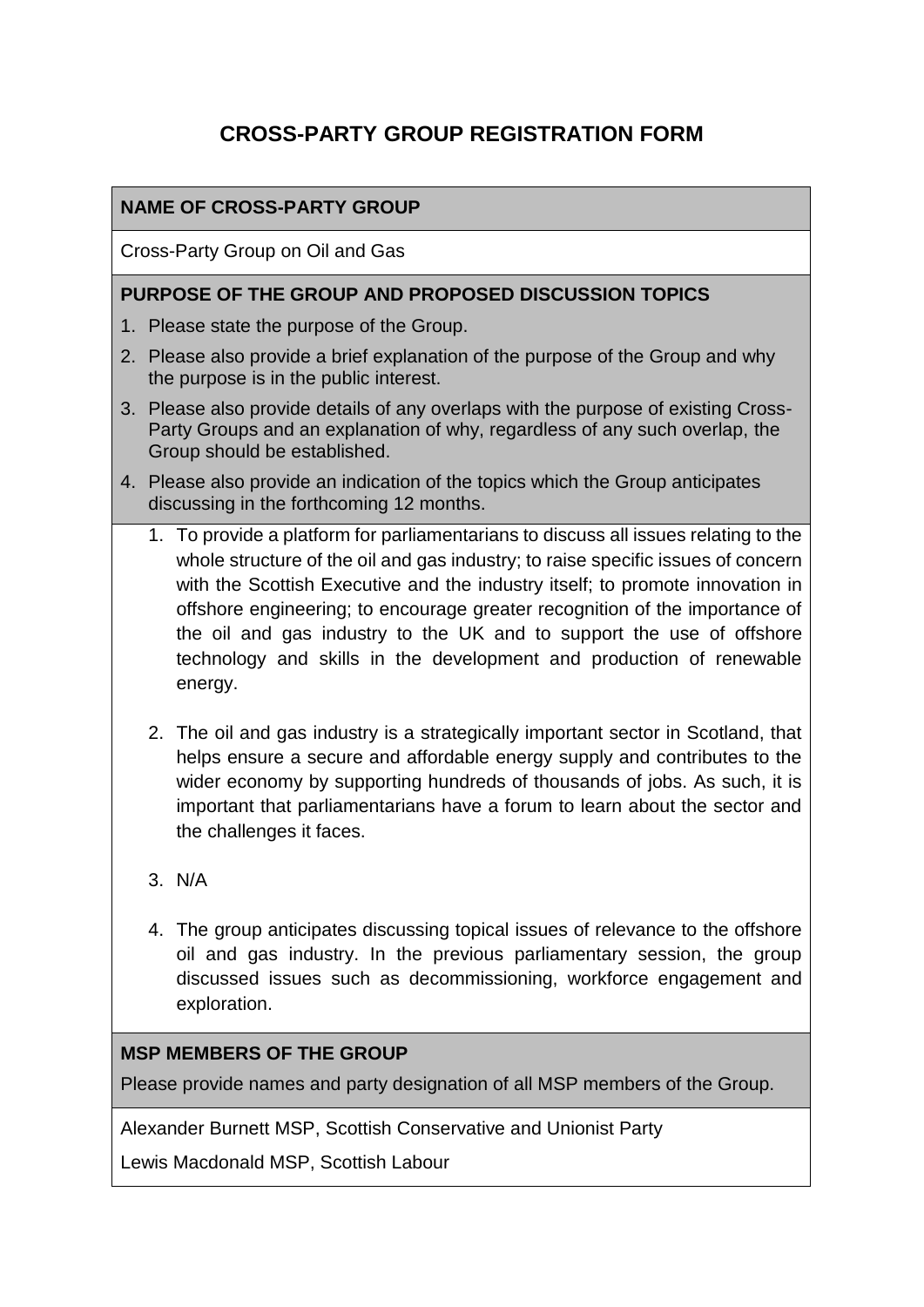Gillian Martin MSP, Scottish National Party

Tavish Scott MSP, Scottish Liberal Democrats

Jenny Marra MSP, Scottish Labour

Liam Kerr MSP, Scottish Conservative and Unionist Party

Liam McArthur MSP, Scottish Liberal Democrats

Ross Thomson MSP, Scottish Conservative and Unionist Party

## **NON-MSP MEMBERS OF THE GROUP**

For organisational members please provide only the name of the organisation, it is not necessary to provide the name(s) of individuals who may represent the organisation at meetings of the Group.

| Individuals   | n/a                                             |
|---------------|-------------------------------------------------|
| Organisations | Oil & Gas UK - Secretariat                      |
|               | <b>Airbus Helicopters</b>                       |
|               | <b>AMEC Group</b>                               |
|               | <b>BEIS</b>                                     |
|               | <b>BIG Partnership</b>                          |
|               | <b>BP Exploration Operating Company Limited</b> |
|               | <b>Centrica Energy Upstream</b>                 |
|               | <b>Chevron Upstream Limited</b>                 |
|               | <b>CNR International (UK) Ltd</b>               |
|               | Cogna Limited                                   |
|               | <b>Control Valve Solutions</b>                  |
|               | Dana Petroleum plc                              |
|               | Decom North Sea                                 |
|               | <b>Edinburgh University</b>                     |
|               | <b>Energy UK Limited</b>                        |
|               | <b>EnQuest PLC</b>                              |
|               | <b>Heriot Watt University</b>                   |
|               | Leadingham Chalmers LLP                         |
|               | Maersk Oil North Sea UK Limited                 |
|               | Met Office                                      |
|               | Nexen Petroleum UK                              |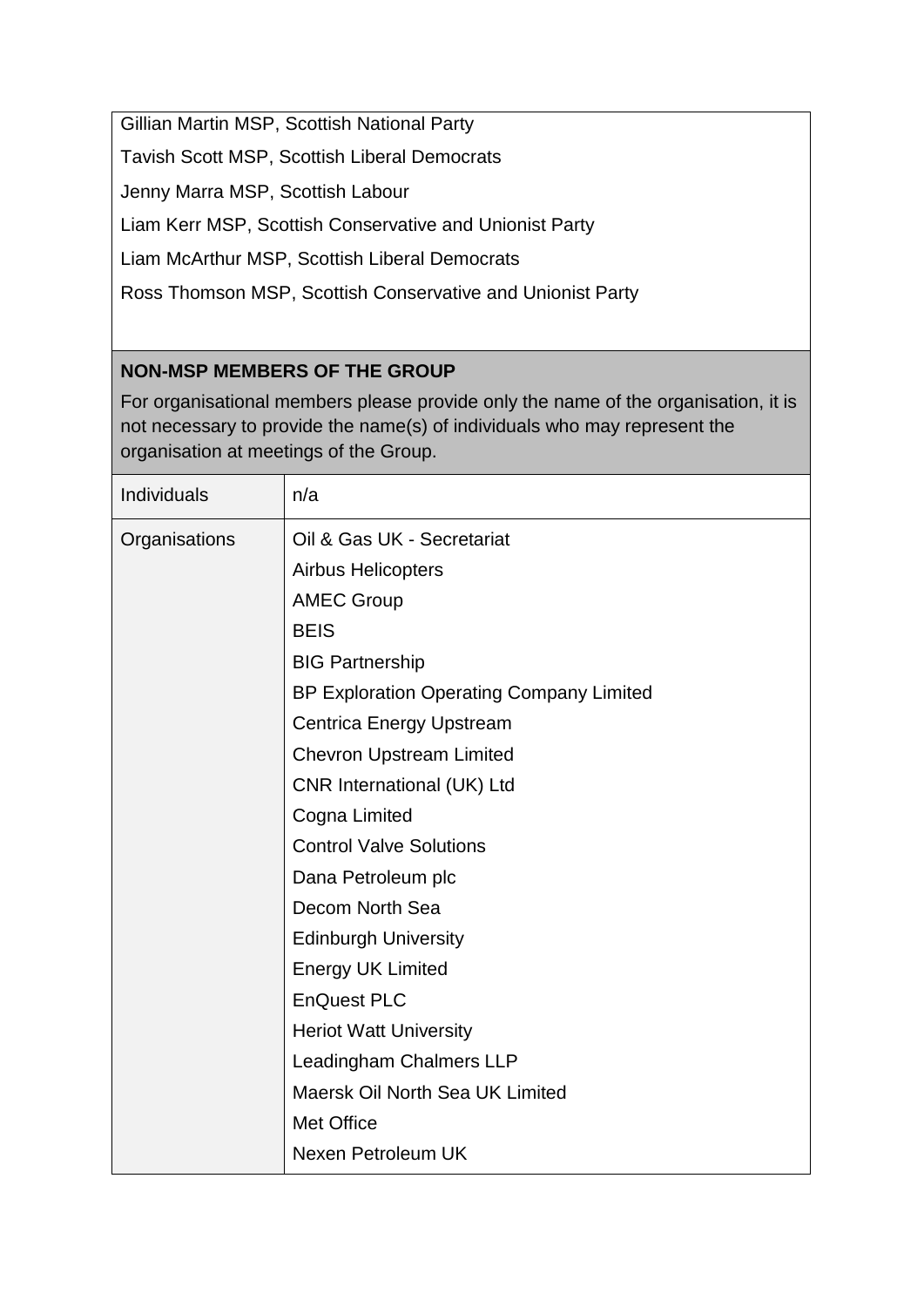| Oil and Gas Authority                                   |
|---------------------------------------------------------|
| <b>OPITO</b>                                            |
| Petrofac                                                |
| <b>Pinsent Masons</b>                                   |
| <b>Price Waterhouse Coopers</b>                         |
| <b>QuEnSH Specialists Limited</b>                       |
| <b>Rail Maritime and Transport Workers</b>              |
| <b>Robert Gordon University</b>                         |
| <b>SCDI (Scottish Council Development and Industry)</b> |
| <b>Scotland Office</b>                                  |
| <b>Scottish Enterprise</b>                              |
| <b>Scottish Energy News</b>                             |
| <b>Scottish Government</b>                              |
| Shell U.K. Exploration and Production                   |
| <b>Skills Development Scotland</b>                      |
| <b>Spae Consulting</b>                                  |
| <b>Statoil UK Ltd</b>                                   |
| Step Change in Safety                                   |
| <b>Stork Ltd</b>                                        |
| <b>Repsol Sinopec Resources UK</b>                      |
| Unite                                                   |
| <b>Total E&amp;P UK Limited</b>                         |
| <b>Weber Shandwick</b><br>Which?                        |
|                                                         |
| <b>Wood Mackenzie</b>                                   |

## **GROUP OFFICE BEARERS**

Please provide names for all office bearers. The minimum requirement is that two of the office bearers are MSPs and one of these is Convener – beyond this it is a matter for the Group to decide upon the office bearers it wishes to have. It is permissible to have more than one individual elected to each office, for example, co-conveners or multiple deputy conveners.

| Convener | Alexander Burnett MSP     |
|----------|---------------------------|
|          | Lewis Macdonald MSP       |
|          | <b>Gillian Martin MSP</b> |
|          | <b>Tavish Scott MSP</b>   |